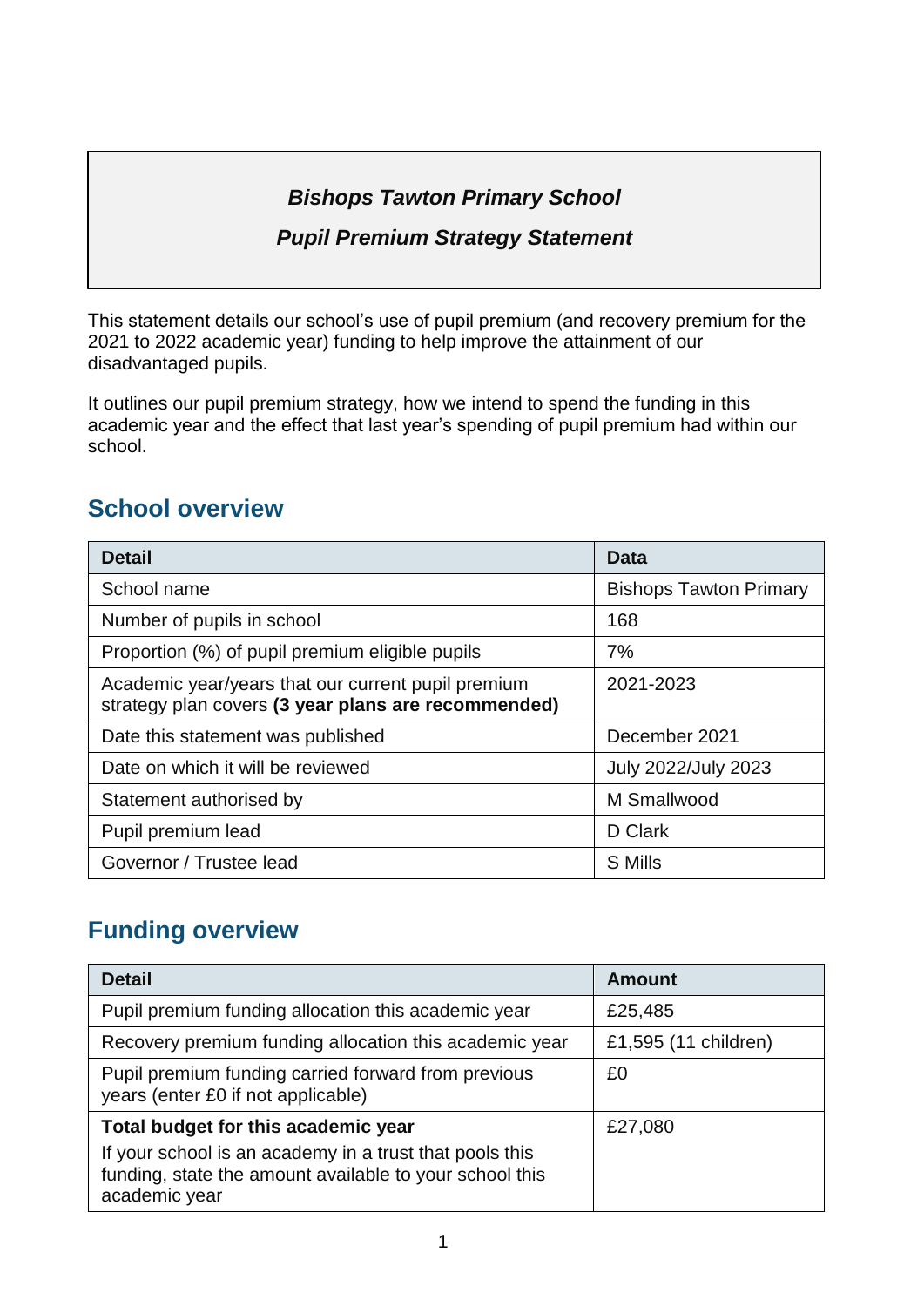# **Part A: Pupil premium strategy plan**

## **Statement of intent**

- *We aim for all of our children to have access to and to make good progress in a broad and balanced curriculum*
- *Our Current pupil premium plan works towards meeting this objective by supporting targeted groups or individuals to access the curriculum through quality first teaching or high quality interventions*
- *Our key principles are to provide the highest quality intervention and support alongside high quality wellbeing practice that is embedded throughout the school*

**Challenges:** This details the key challenges to achievement that we have identified among our disadvantaged pupils.

| <b>Challenge</b><br>number | <b>Detail of challenge</b>                                                                                                    |
|----------------------------|-------------------------------------------------------------------------------------------------------------------------------|
|                            | Independence and resilience – impact due to Covid closure has reduced the<br>pace related and independent learning behaviours |
|                            | Increased levels of anxiety for children and parents                                                                          |
|                            | Attendance figures dipped due to anxiety, ill health or other parenting issues                                                |
|                            | Gaps in learning increased due to school closure/pupil absence                                                                |
|                            |                                                                                                                               |

**Intended outcomes** This explains the outcomes we are aiming for by the end of our current strategy plan, and how we will measure whether they have been achieved.

| <b>Intended outcome</b>                                                                                                                                                           | <b>Success criteria</b>                                          |
|-----------------------------------------------------------------------------------------------------------------------------------------------------------------------------------|------------------------------------------------------------------|
| Pupils access full curriculum and work at                                                                                                                                         | At least 80% of children are working at or                       |
| pace towards ARE                                                                                                                                                                  | above ARE in each year group                                     |
| Barriers to learning are reduced and pupils                                                                                                                                       | All children have made sufficient progress                       |
| make good progress towards ARE                                                                                                                                                    | from their starting points                                       |
| Attendance over time is at least in line with<br>national average. Persistent absentees are<br>targeted and attendance improves, these<br>children make good progress towards ARE | Attendance figures are at least in line with<br>national average |
| Targeted groups make accelerated progress                                                                                                                                         | The attainment gap narrows, the vast                             |
| towards ARE, the gap narrows                                                                                                                                                      | majority of pupils are on track to meet ARE                      |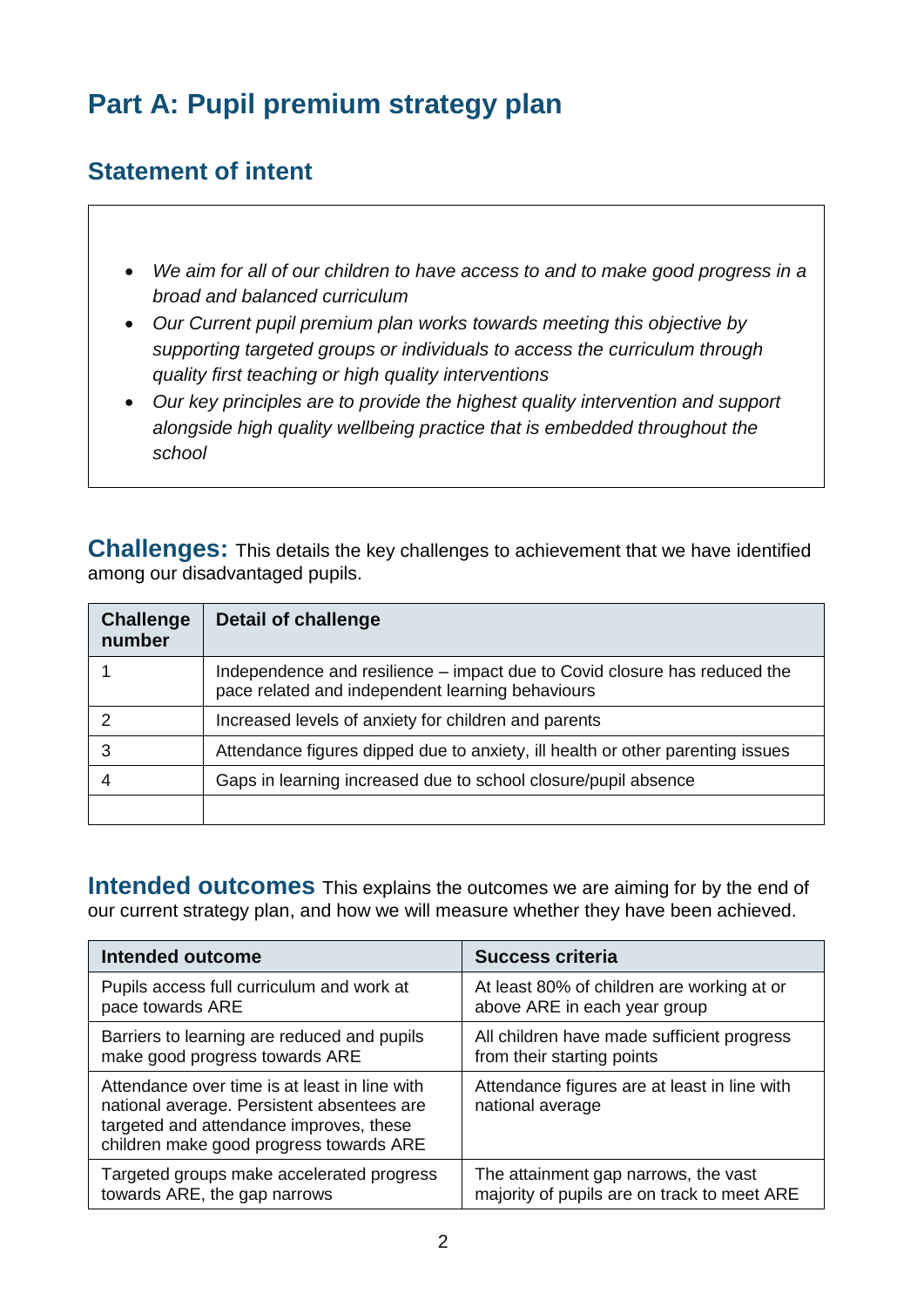#### **Activity in this academic year**

This details how we intend to spend our pupil premium (and recovery premium funding) **this academic year** to address the challenges listed above.

## **Teaching**

Budgeted cost: £ *14,000*

| <b>Activity</b>                                                                                                                      | <b>Evidence that supports this</b><br>approach             | Challenge number(s)<br>addressed |
|--------------------------------------------------------------------------------------------------------------------------------------|------------------------------------------------------------|----------------------------------|
| <b>Quality First teaching</b><br>QT 1:1 support<br>QT targeted support<br>(Use of TAs to support<br>groups allowing QTS<br>delivery) | EEF research on most effective use of<br>TA support        | 1,4                              |
| <b>Targeted interventions</b><br>delivered by trained<br>TAs                                                                         | Interventions chosen from previous<br>evaluation of impact | 1,4                              |

#### **Targeted academic support** Budgeted cost: £*6,900*

| <b>Activity</b>                                                              | <b>Evidence that supports this</b><br>approach          | Challenge number(s)<br>addressed |
|------------------------------------------------------------------------------|---------------------------------------------------------|----------------------------------|
| <b>Structured</b><br>interventions-Y6<br>targeted catch up<br>tutoring - QTS | Quality first teaching high impact (EEF<br>research)    | 1,4                              |
| TA led interventions for<br>targeted groups and<br><i>individuals</i>        | Evaluations of impact for interventions<br>implemented. | 1,4                              |

#### **Wider strategies** Budgeted cost: £ *7,500*

| <b>Activity</b>                                  | <b>Evidence that supports this</b><br>approach                                        | Challenge number(s)<br>addressed |
|--------------------------------------------------|---------------------------------------------------------------------------------------|----------------------------------|
| <b>Pastoral Support</b><br>(Thrive/play Therapy) | Good mental health, place to learn<br>(Thrive approach)                               | 3                                |
| 50% subsidy for trips<br>and visits              | Improved enrichment programme,<br>social skills, emotional development,<br>resilience |                                  |

### **Total budgeted cost: £28,400**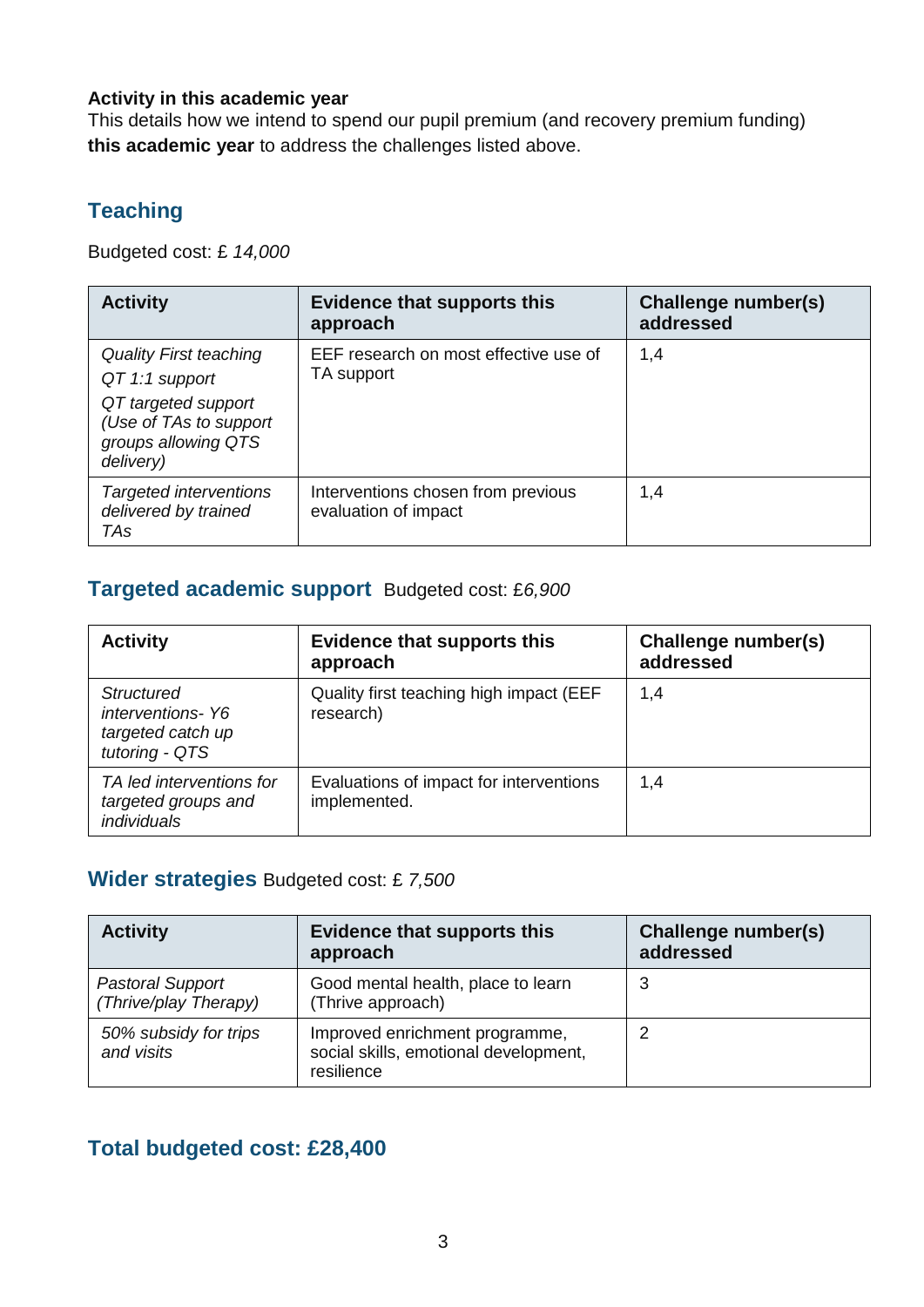## **Part B: Review of outcomes in the previous academic year**

## **Pupil premium strategy outcomes**

This details the impact that our pupil premium activity had on pupils in the 2020 to 2021 academic year.

#### **How successfully were the intended outcomes of the previous plan met?**

*Targeted support has ensured that more children are reaching age related expectations.* 

*Quality first teaching (resourced by TA support) has provided rigor to lessons which has increased the pace for learning. Revisiting pedagogy has improved independence for learners. Interventions such as 'Fun fit' have enabled children to improve their gross and fine motor skills.* 

*There are still groups of children and individuals who have fallen behind, these children continue to be supported both emotionally and through direct teaching strategies in order to close the gap.* 

*Direct quality first teaching for specific year groups will impact upon the readiness for children in Year 6 for example to take their SATS tests with confidence.* 

*A focus across the school with targeted pupils for reading, for example, ensures that all children have access to a broad and balanced curriculum.* 

*Our Thrive practitioner and play therapist has been able to provide high quality support for families in receipt of pupil premium, this in turn is closing the attainment gap and improving wellbeing for them. Attendance is addressed through the pastoral support, again ensuring that all children access the curriculum.* 

*Trip subsidy has been used for the limited amount of trips/visits this year. Music tuition continues to be supplemented. This is valuable tool for improving learning outcomes and skills.* 

*Due to COVID-19, performance measures have not been published for 2020 to 2021. Progress measures are based upon ongoing teacher assessments and end of unit checks.*

|         | Year1 | Year 2 | Year <sub>3</sub> | Year 4 | Year 5 | Year <sub>6</sub> |
|---------|-------|--------|-------------------|--------|--------|-------------------|
| Reading | 80    | 78     | 68                | 65     | 69     | 82                |
| Writing | 66    | 70     | 54                | 50     | 69     | 61                |
| Maths   | 75    | 70     | 66                | 69     | 81     | 79                |

% of all children on track to reach age related expectations by the end of the year 2022